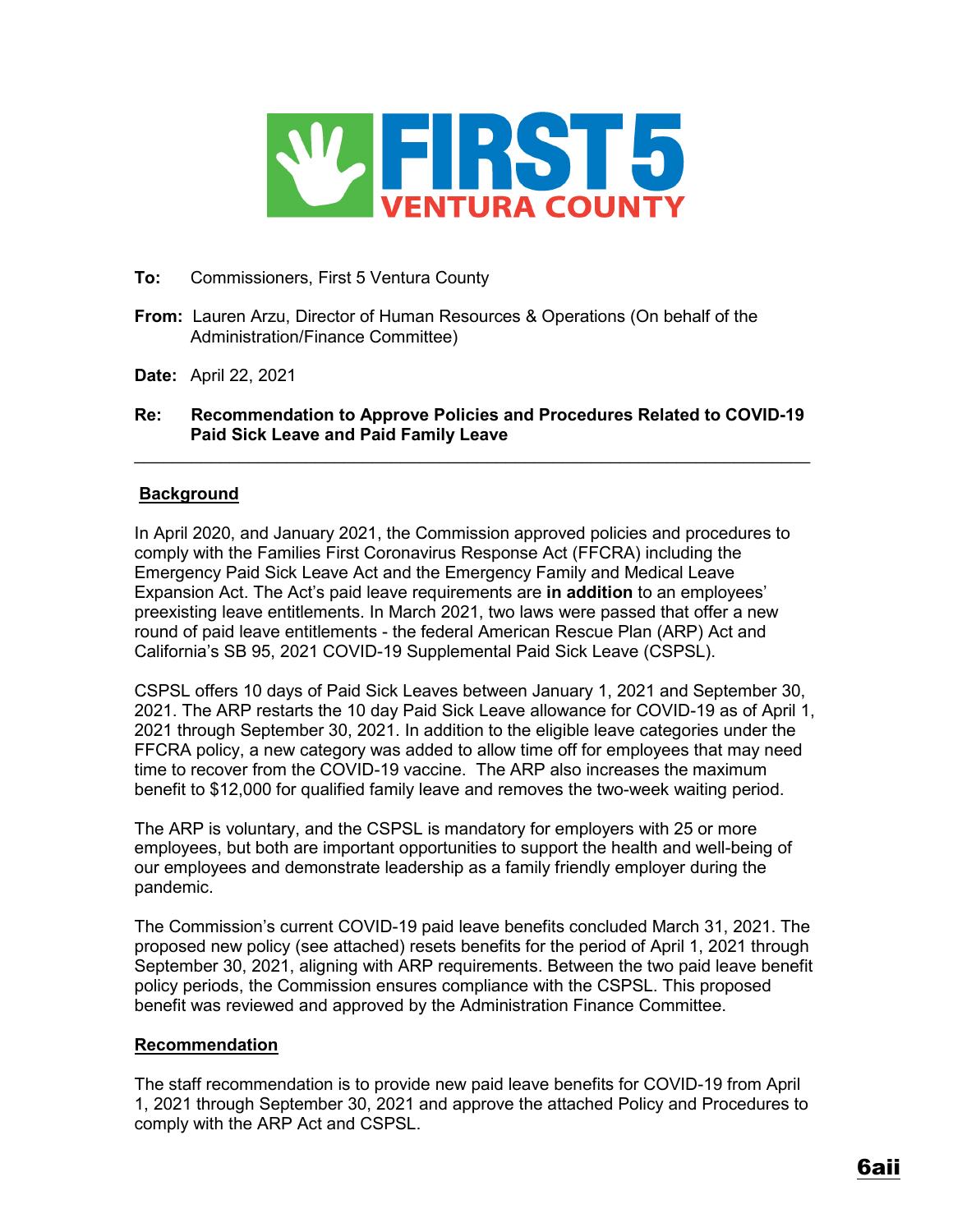

# **Policy & Procedures for COVID-19 Supplemental Paid Sick Leave and Extended Paid Family Leave**

### **BACKGROUND**

The American Rescue Plan Act (ARP or Act) included the Emergency Paid Sick Leave Act, which allows public employers and private employers with fewer than 500 employees to provide their employees with paid sick leave, and the Emergency Family and Medical Leave Expansion Act, which expanded family and medical leave for specified child care and vaccine reasons related to COVID-19. These provisions will apply from April 1, 2021 through September 30, 2021. According to the Department of Labor, the Act's paid leave requirements are in addition to an employees' preexisting leave entitlements.

### **POLICY:**

### **PAID SICK LEAVE**

In accordance with the requirements of the Emergency Paid Sick Leave Act, First 5 Ventura County (F5VC) will provide to all employees:

Two weeks (up to 80 hours\*) of emergency paid sick leave at the employee's regular rate of pay if the employee is unable to work (and unable to telework) because the employee:

- 1. is subject to a Federal, State, or local quarantine or isolation order related to COVID-19;
- 2. has been advised by a health care provider to self-quarantine related to COVID-19;
- 3. is experiencing COVID-19 symptoms and is seeking a medical diagnosis;
- 4. is experiencing symptoms related to receiving the COVID-19 vaccine;
- 5. is caring for an individual subject to an order described in (1) or self-quarantine as described in (2);
- 6. is caring for a child (under 18 years of age) whose school or place of care is closed (or child care provider is unavailable) for reasons related to COVID-19; or
- 7. is experiencing any other substantially-similar condition specified by the Secretary of Health and Human Services, in consultation with the Secretaries of Labor and Treasury.

\*A full-time employee is eligible for up to 80 hours of leave, and a part-time employee is eligible for the number of hours of leave that the employee works on average over a two-week period.

#### **EXPANDED FAMILY AND MEDICAL LEAVE**

In accordance with the requirements of the Emergency Family and Medical Leave Expansion Act, First 5 Ventura County (F5VC) will provide to employees who have been employed\* for at least 30 days:

- Up to 12 weeks of family and medical leave where an employee is unable to work due to a bona fide need for leave to care for a child whose school or child care provider is closed or unavailable for reasons related to COVID-19, or any of reasons provided in the FFCRA, or recovering from immunization.
	- $\circ$  The employee is entitled to be paid at two-thirds the employee's regular rate of pay, up to \$200 per day and \$12,000 in the aggregate.
- The expansion of family and medical leave rights only adds another covered basis for leave; it does not entitle any employee to more than 12 weeks of covered leave per year.